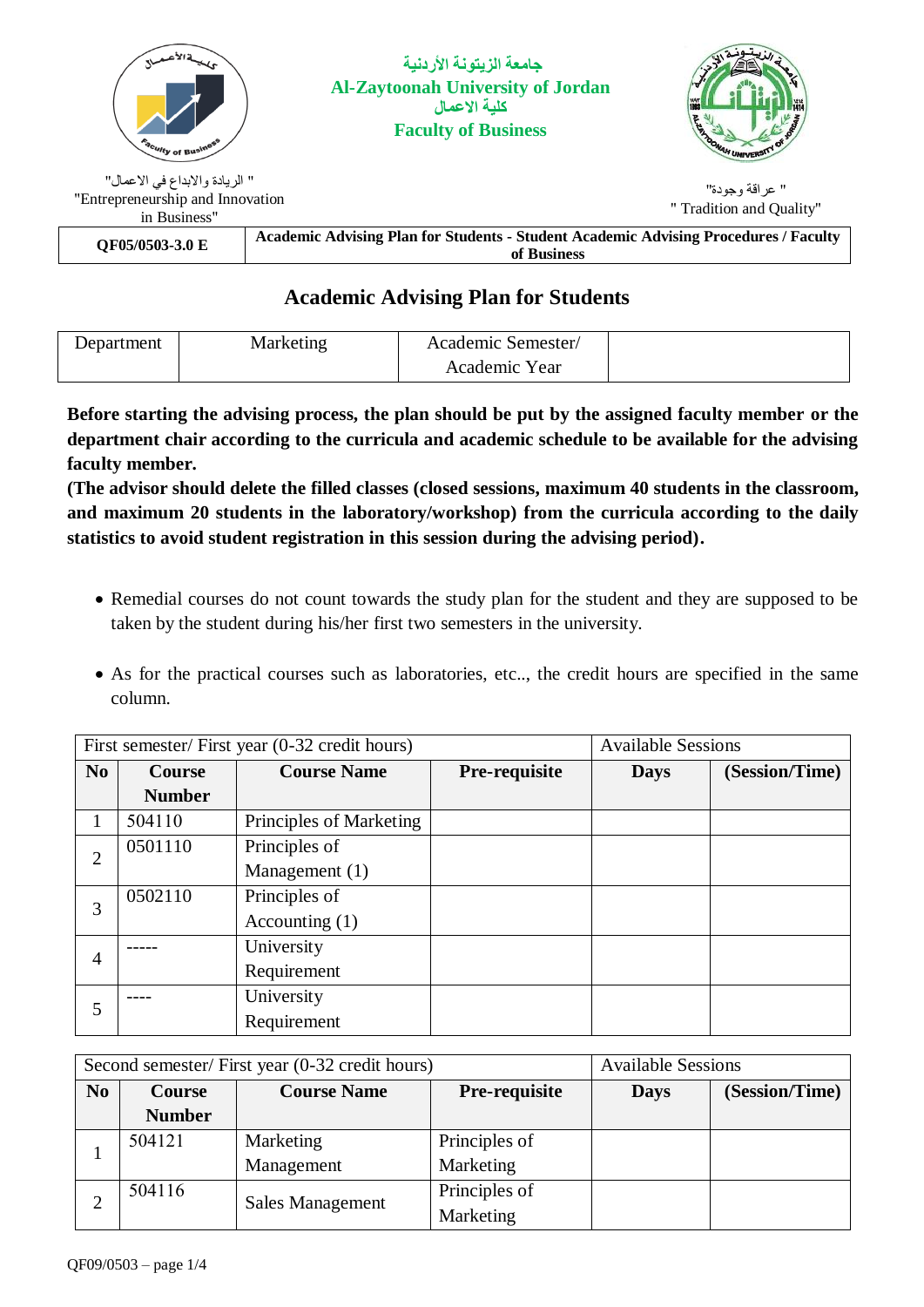

## **جامعة الزيتونة األردنية Al-Zaytoonah University of Jordan كلية االعمال Faculty of Business**



" عراقة وجودة" " Tradition and Quality"

" الريادة واالبداع في االعمال" "Entrepreneurship and Innovation in Business"

| QF05/0503-3.0 E | Academic Advising Plan for Students - Student Academic Advising Procedures / Faculty |
|-----------------|--------------------------------------------------------------------------------------|
|                 | of Business                                                                          |

|   |         | University Elective        |  |  |
|---|---------|----------------------------|--|--|
|   | 0520221 | Micro Economics            |  |  |
|   | 0520130 | <b>Business Statistics</b> |  |  |
|   | 0506100 | Introduction to            |  |  |
| 6 |         | Management                 |  |  |
|   |         | <b>Information System</b>  |  |  |

| First semester/ Second year (33-64 credit hours) |               |                             | <b>Available Sessions</b> |             |                |
|--------------------------------------------------|---------------|-----------------------------|---------------------------|-------------|----------------|
| N <sub>0</sub>                                   | <b>Course</b> | <b>Course Name</b>          | Pre-requisite             | <b>Days</b> | (Session/Time) |
|                                                  | <b>Number</b> |                             |                           |             |                |
|                                                  | 504214        | Distribution                | Marketing                 |             |                |
|                                                  |               | Management                  | Management                |             |                |
|                                                  | 504242        |                             | Marketing                 |             |                |
| 2                                                |               | <b>Industrial Marketing</b> | Management                |             |                |
| 3                                                | 0504115       | Marketing                   | Marketing                 |             |                |
|                                                  |               | Communication               | Management                |             |                |
| $\overline{4}$                                   | 0520211       | Macroeconomics              |                           |             |                |
| 5                                                | 0620231       | Principles of               |                           |             |                |
|                                                  |               | <b>Commercial Laws</b>      |                           |             |                |

| Second semester/Second year (33-64 credit hours) |               |                             | <b>Available Sessions</b> |             |                |
|--------------------------------------------------|---------------|-----------------------------|---------------------------|-------------|----------------|
| N <sub>0</sub>                                   | <b>Course</b> | <b>Course Name</b>          | Pre-requisite             | <b>Days</b> | (Session/Time) |
|                                                  | <b>Number</b> |                             |                           |             |                |
|                                                  | 504241        | Marketing of Services       | Marketing                 |             |                |
|                                                  |               |                             | Management                |             |                |
| $\overline{2}$                                   | 504243        | Marketing of Banking        | Principles of             |             |                |
|                                                  |               |                             | Marketing                 |             |                |
| 3                                                | 0520151       | <b>Business Mathematics</b> |                           |             |                |
| $\overline{4}$                                   |               | University                  |                           |             |                |
|                                                  |               | Requirement                 |                           |             |                |
| 5                                                |               | University                  |                           |             |                |
|                                                  |               | Requirement                 |                           |             |                |
|                                                  |               | University                  |                           |             |                |
| 6                                                |               | Requirement                 |                           |             |                |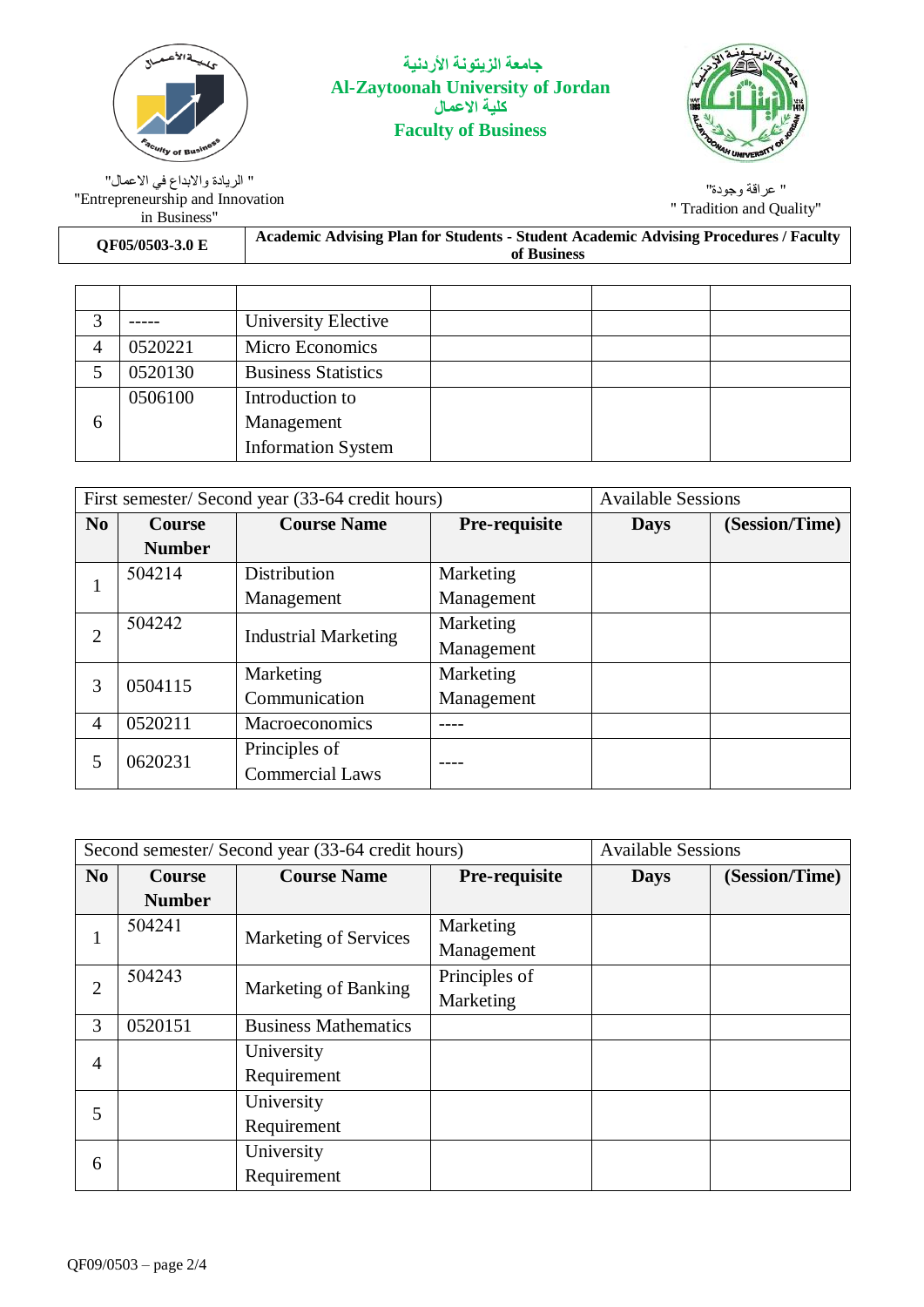

**جامعة الزيتونة األردنية Al-Zaytoonah University of Jordan كلية االعمال Faculty of Business**



" عراقة وجودة" " Tradition and Quality"

" الريادة واالبداع في االعمال" "Entrepreneurship and Innovation in Business"

**Academic Advising Plan for Students - Student Academic Advising Procedures / Faculty of Business QF05/0503-3.0 <sup>E</sup>**

| First semester/Third year (65-98 credit hours) |               |                           | <b>Available Sessions</b> |             |                |
|------------------------------------------------|---------------|---------------------------|---------------------------|-------------|----------------|
| N <sub>o</sub>                                 | <b>Course</b> | <b>Course Name</b>        | Pre-requisite             | <b>Days</b> | (Session/Time) |
|                                                | <b>Number</b> |                           |                           |             |                |
| 1                                              | 504322        | <b>Marketing Research</b> | Marketing                 |             |                |
|                                                |               |                           | Management                |             |                |
| $\overline{2}$                                 | 504312        | <b>Consumer Behavior</b>  | Marketing                 |             |                |
|                                                |               |                           | Management                |             |                |
| 3                                              |               | University                |                           |             |                |
|                                                |               | Requirement               |                           |             |                |
| $\overline{4}$                                 |               | University                |                           |             |                |
|                                                |               | Requirement               |                           |             |                |
| 5                                              |               | <b>Major Supporting</b>   |                           |             |                |
|                                                |               | Course                    |                           |             |                |

| Second semester/Third year (65-98 credit hours) |               |                              | <b>Available Sessions</b> |             |                |
|-------------------------------------------------|---------------|------------------------------|---------------------------|-------------|----------------|
| No.                                             | <b>Course</b> | <b>Course Name</b>           | Pre-requisite             | <b>Days</b> | (Session/Time) |
|                                                 | <b>Number</b> |                              |                           |             |                |
|                                                 | 504327        | Qualitative Methods in       | <b>Business</b>           |             |                |
|                                                 |               | Marketing                    | Mathematics               |             |                |
| $\overline{2}$                                  | 504351        | <b>Computer Applications</b> | Introduction to           |             |                |
|                                                 |               | in Marketing                 | <b>MIS</b>                |             |                |
|                                                 | 0504333       | Practical Application in     | Marketing                 |             |                |
|                                                 |               | Advertising                  | Management                |             |                |
| 3                                               | 504334        | <b>Customer Relationship</b> | Marketing                 |             |                |
|                                                 |               | Management                   | Management                |             |                |
| $\overline{4}$                                  | 504325        | International                | Principles of             |             |                |
|                                                 |               | Marketing                    | Marketing                 |             |                |
| 5                                               |               | University                   |                           |             |                |
|                                                 |               | Requirement                  |                           |             |                |
| 6                                               |               | <b>Major Supporting</b>      |                           |             |                |
|                                                 |               | Course                       |                           |             |                |

| First semester/Fourth year (99-132 credit hours) |               |                                     |            | <b>Available Sessions</b> |                |
|--------------------------------------------------|---------------|-------------------------------------|------------|---------------------------|----------------|
| No                                               | <b>Course</b> | <b>Course Name</b><br>Pre-requisite |            | <b>Days</b>               | (Session/Time) |
|                                                  | <b>Number</b> |                                     |            |                           |                |
|                                                  | 0504426       | Retail Management                   | Marketing  |                           |                |
|                                                  |               |                                     | Management |                           |                |